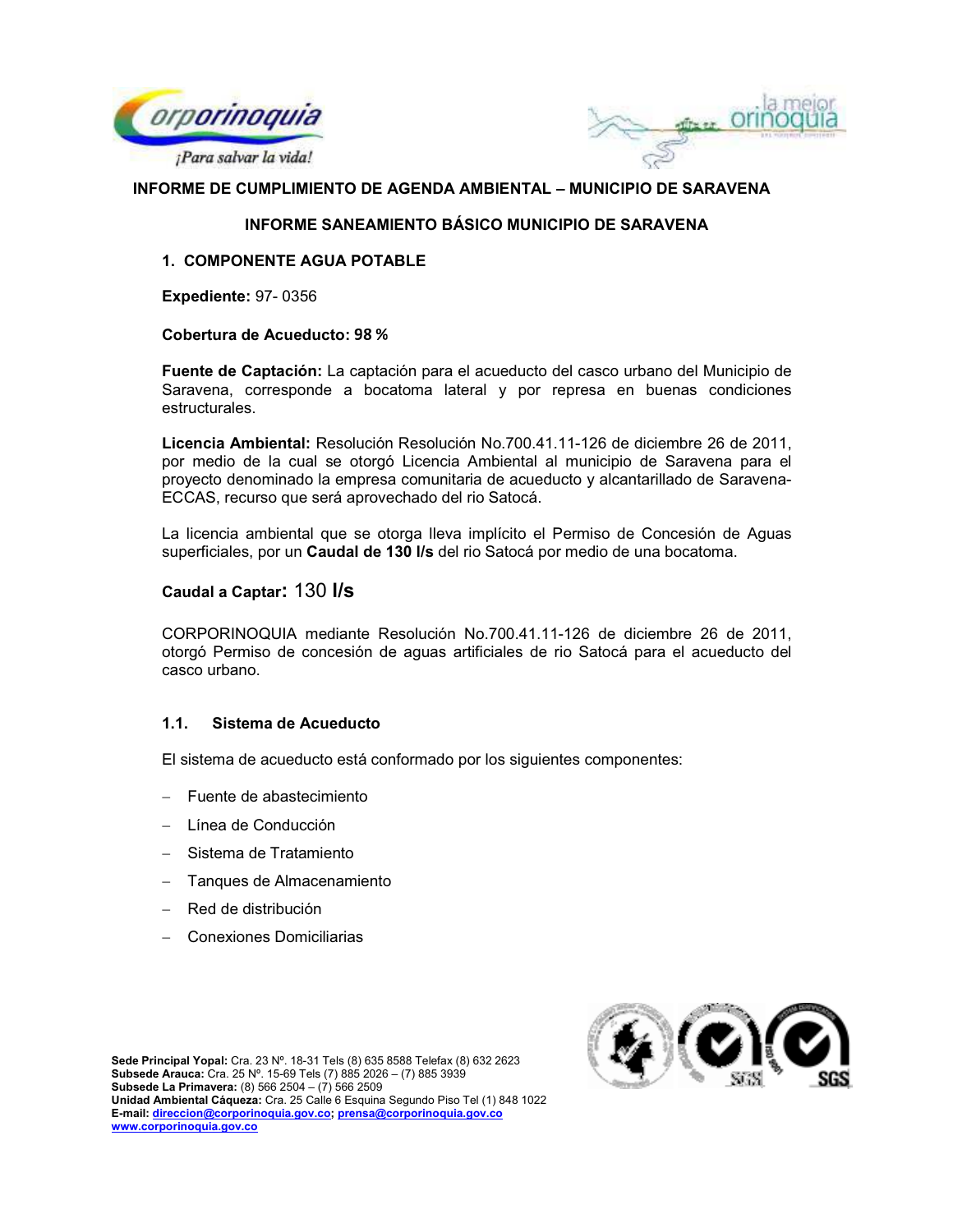



# INFORME DE CUMPLIMIENTO DE AGENDA AMBIENTAL - MUNICIPIO DE SARAVENA Esquema General Sistema de Acueducto Municipio de

## Fuente de Abastecimiento

El acueducto se abastece de una fuente superficial, denominada Río Satocá, la cual nace en la parte alta de la Cordillera Oriental. La fuente de agua posee una longitud aproximada de 25 km hasta su desembocadura y un caudal promedio de 150 m.

Su utilización fue legalizada por el INDERENA mediante resolución N° 01-3057 de 1994, la Cual otorgó permiso de concesión de aguas superficiales del Río Satocá y Quebrada la Negra en una cantidad de 130 I/s, además la Corporación Autónoma Regional de la Orinoquia CORPORINOQUIA, mediante la resolución Resolución No.700.41.11-126 de diciembre 26 de 2011, otorgó la concesión de aguas con un caudal de 130 I/s. a ECAAS por un período de 5 años.



Bocatoma acueducto de Saravena

#### Línea de conducción

- Desarenador Planta de Tratamiento: La conducción del desarenador a la planta de tratamiento está constituida por dos tuberías de diámetro de 12" de PVC. los cuales al llegar a la planta se unen mediante a una Ye a una tubería de diámetro de 16" de PVC, con una longitud de 1.076 m. El caudal que transporta es de 110 L/s.
- · Planta de Tratamiento Tanque de Almacenamiento: La conducción del agua tratada de la planta de tratamiento al tanque de almacenamiento se hace mediante 2 redes paralelas de 12" de diámetro en un trayecto de 1.000 m.

#### Planta de Tratamiento de Agua Potable

El sistema de acueducto cuenta con una planta de tratamiento convencional con una capacidad de tratamiento de 250 L/s dividida en (2) dos módulos de 125 L/s cada uno. Está conformada Cámara de aquietamiento, canaleta parchal, Vertedero, coagulación, 1

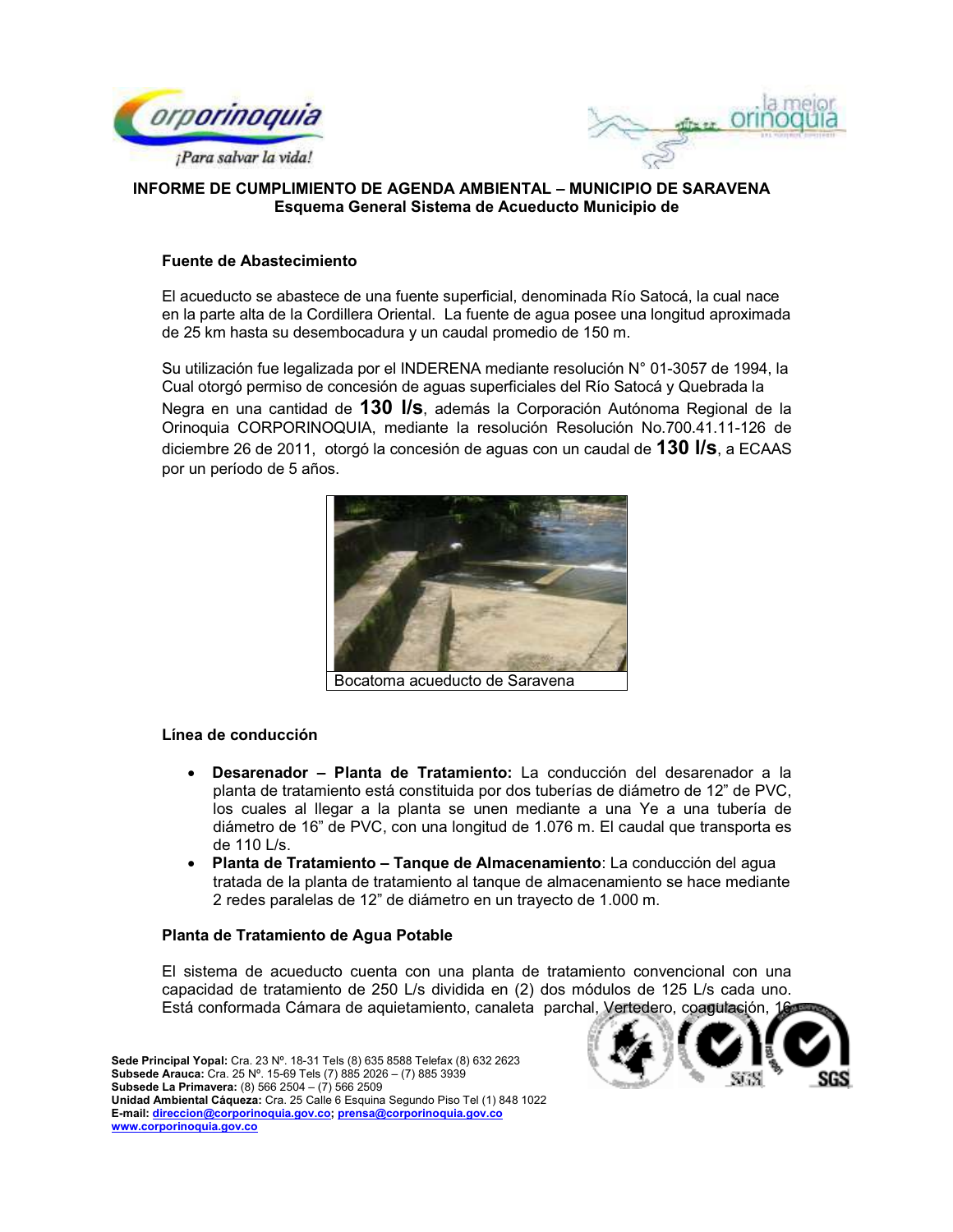



floculadores, 2 módulos de sedimentación y 5 filtros descendentes y tangues de desinfección.

Además cuenta con un laboratorio equipado para el control de químicos y eficiencia del sistema La planta es tipo superficial, construido en concreto reforzado en el año 1998; opera continuamente las 24 horas al día, los 7 días de la semana y se encuentra en buen estado. Posee una bodega de almacenamiento de químicos y herramientas de trabajo, con un área de 43 m.



Planta de tratamiento de agua potable

#### **Almacenamiento**

El sistema cuenta con un tangue de almacenamiento superficial en concreto reforzado y se encuentran en buen estado.

## Redes de Distribución.

La red de distribución está dividida en seis distritos o sectores independientes dentro del Perímetro urbano con una longitud de 91.184,76 m lineales. Las redes principales se encuentran en tubería de 8" y 10" de PVC, red de distribución en tuberías que van de 6" a 2" de PVC y la red domiciliaria en tubería de 1 y 1/2" de PVC. Estas se encuentran en buen estado.

## DIAMETRO DE TUBERIA LONGITUD MATERIAL

 $1 - \frac{1}{2}$  1.331,73 PVC 2" 52.884,41 PVC 3" 18.270,56 PVC



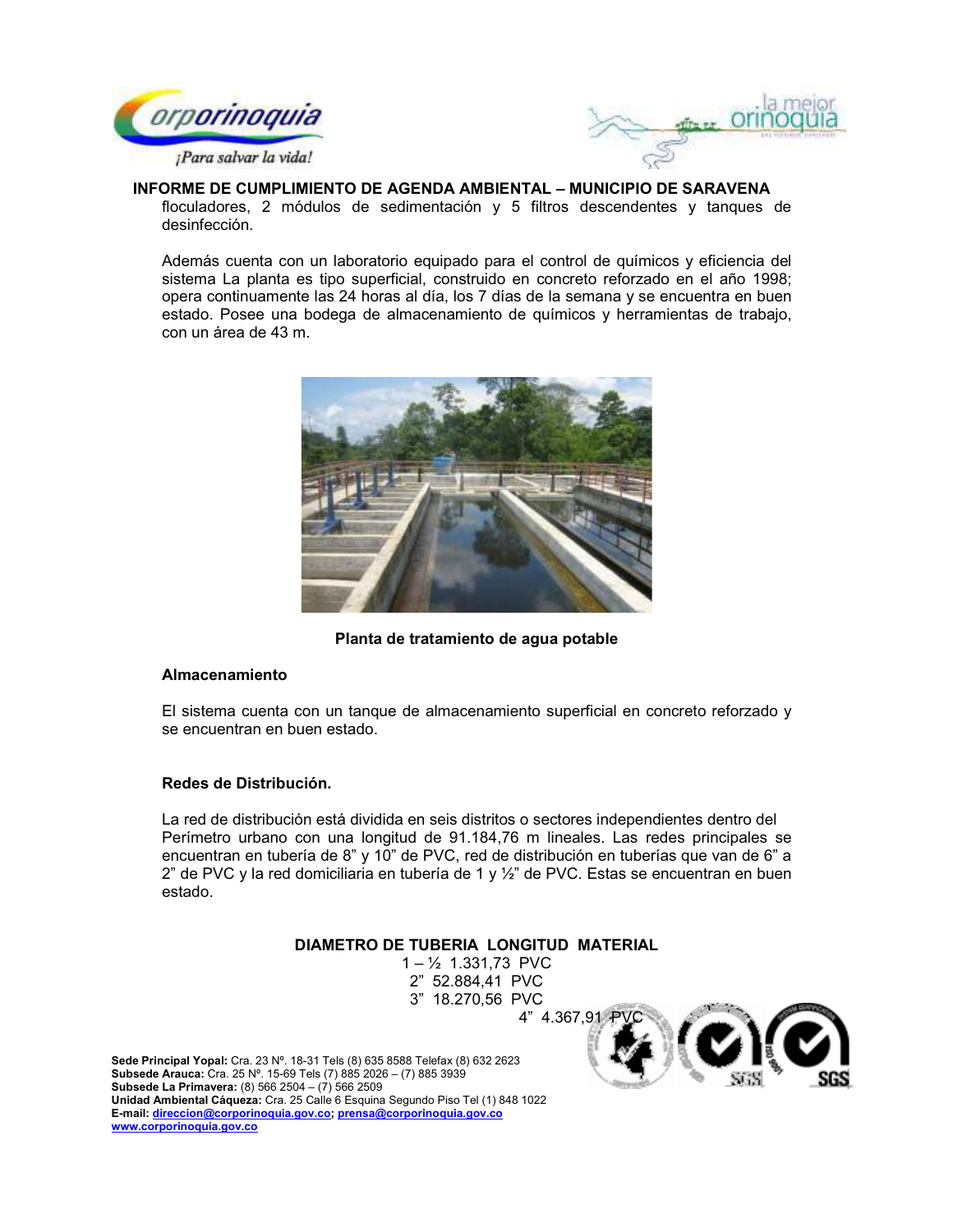



6" 7.955,16 PVC

### 8 4.540,74 PVC 10 1.834,25 PVC

#### $1.1$ REQUERIMIENTOS TÉCNICO AMBIENTALES PENDIENTES

Resolución No.700.41.11-126 de diciembre 26 de 2011, Por medio del cual se otorga Concesión de aguas superficiales del Río Satocá en un caudal de 250 Lts/Seg a ECAAS por un periodo de 5 años.

## Auto No. 700.57.09-405 del 5 de agosto de 2009

Por medio del cual se hacen unos requerimientos.

| <b>REQUERIMIENTOS</b>                                                                                                                                              | <b>NIVEL</b><br><b>DE</b><br><b>CUMPLIMIENTO</b> |
|--------------------------------------------------------------------------------------------------------------------------------------------------------------------|--------------------------------------------------|
| <b>ARTÍCULO SEGUNDO.-</b> Requerir al interesado para que cancele dentro<br>de los quince (15) días siguientes a la notificación del presente Auto, la<br>suma de: | <b>CUMPLE</b>                                    |
| OCHOCIENTOS SESENTA Y NUEVE MIL QUINIENTOS<br>SETENTA Y CINCO PESOS M/C (\$869.575.00), por concepto<br>cobro control y seguimiento año 2009.                      |                                                  |
| CUATRO MIL DIECISEIS PESOS M/CTE (\$4.016), por valor de<br>la consignación.                                                                                       |                                                  |

## Auto No. 700.57.09-531 del 16 de Septiembre de 2009

Por medio del cual se da a conocer un concepto técnico y se niega un permiso.

| <b>REQUERIMIENTOS</b>                                                                                                                                                                                                                                                                                                                                                                                                                                                                                               | <b>NIVEL DE</b><br><b>CUMPLIMIENTO</b> |
|---------------------------------------------------------------------------------------------------------------------------------------------------------------------------------------------------------------------------------------------------------------------------------------------------------------------------------------------------------------------------------------------------------------------------------------------------------------------------------------------------------------------|----------------------------------------|
| <b>ARTICULO QUINTO:</b> requerir a la Empresa Comunitaria de Acueducto y<br>Alcantarillado del Municipio de Saravena ECCAS, E.S.P, para que cancele<br>dentro de los cinco (05) días siguientes a la notificación del presente Acto<br>Administrativo, el requerimiento hecho en el articulo 2° del auto No.<br>700.57.09-531 del 16 de septiembre de 2009, una vez cancelado, el<br>interesado deberá allegar copia del recibo de pago a la Secretaría de la<br>Corporación para anexarlo al Expediente 97 - 0356. | <b>INCUMPLE</b>                        |
| Sede Principal Yopal: Cra. 23 Nº. 18-31 Tels (8) 635 8588 Telefax (8) 632 2623<br><b>Subsede Arauca:</b> Cra. 25 N°. 15-69 Tels (7) 885 2026 - (7) 885 3939<br>Subsede La Primavera: (8) 566 2504 - (7) 566 2509<br>Unidad Ambiental Cáqueza: Cra. 25 Calle 6 Esquina Segundo Piso Tel (1) 848 1022<br>E-mail: direccion@corporinoquia.gov.co; prensa@corporinoquia.gov.co<br>www.corporinoquia.gov.co                                                                                                              |                                        |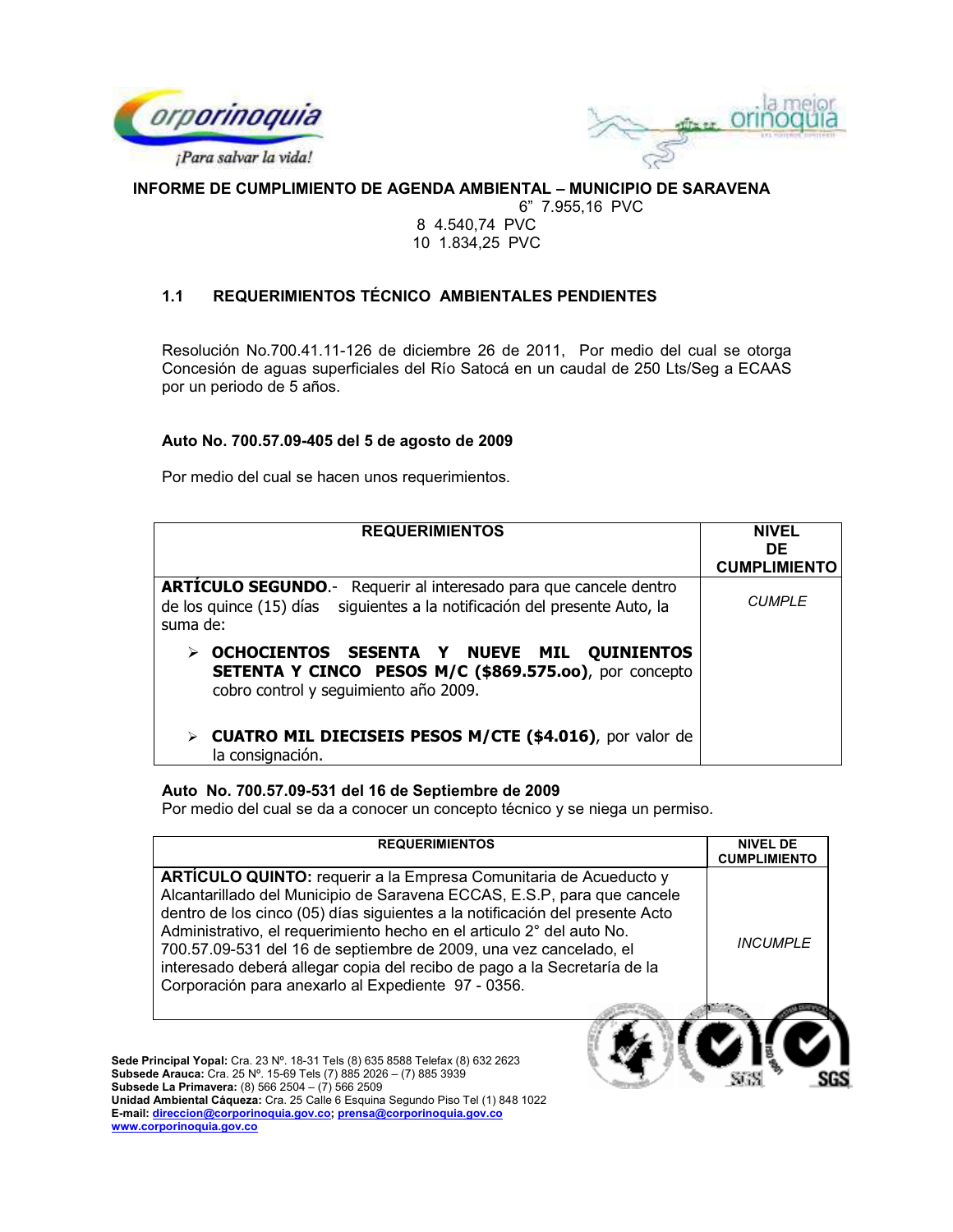



## RESOLUCIÓN No.700.41.10-071

Por medio del cual se adopta el documento "Programa de Uso Eficiente y Ahorro del Agua" a la Empresa Comunitaria de Acueducto y Alcantarillado E.C.A.A.S E.S.P, del Municipio de Saravena, Departamento de Arauca y se dictan otras disposiciones

| <b>REQUERIMIENTOS</b>                                                                                                                                                                                                                                                                                                              | <b>NIVEL DE</b><br><b>CUMPLIMIENTO</b> |
|------------------------------------------------------------------------------------------------------------------------------------------------------------------------------------------------------------------------------------------------------------------------------------------------------------------------------------|----------------------------------------|
| <b>ARTÍULO SEGUNDO:</b> la Empresa Comunitaria de Acueducto y alcantarillado<br>de Saravena "ECAAS", deberá dar estricto cumplimiento a los proyectos,<br>programas y/o acciones propuestas en el documento Programa de Uso<br>Eficiente y Ahorro del Agua, que conlleven a la conservación y preservación<br>del recurso hídrico. | CUMPI F                                |

## Resolución No.700.41.11-126 de diciembre 26 de 2011

| <b>REQUERIMIENTOS</b>                                                        | NIVEI DE<br><b>CUMPLIMIENT</b><br>O |
|------------------------------------------------------------------------------|-------------------------------------|
| ARTÍCULO SEGUNDO: La Empresa comunitaria de acueducto,                       |                                     |
| alcantarillado y aseo del Municipio de Saravena - ECAAAS<br>NIT-             |                                     |
| 800.163.392-3, deberá dar cumplimiento a lo establecido en el Programa de    | PARCIALMENTE                        |
| Uso Eficiente y Ahorro del agua para el municipio de Saravena.               |                                     |
| <b>ARTÍCULO SÉPTIMO:</b> la Empresa comunitaria de acueducto, alcantarillado |                                     |
| y aseo del Municipio de Saravena - ECAAAS NIT-800.163.392-3, deberá          |                                     |
| establecer como medida compensatoria, la siembra de veintiocho (28)          |                                     |
| hectáreas equivalentes a 30.800 plántulas de especies nativas, en            |                                     |
| cumplimiento de la Resolución No. 200-15-04-0679 del 14 de diciembre de      |                                     |
| 2.004 por medio de la cual se reglamentan las medidas de compensación        | <b>PENDIENTE</b>                    |
| que deben cumplir los usuarios de los recursos naturales renovables, de      |                                     |
| conformidad con las obligaciones impuestas en los actos administrativos      |                                     |
| mediante los cuales se otorgan permisos, concesiones, autorizaciones y       |                                     |
| licencias ambientales en la Jurisdicción de Corporinoquia y la Resolución    |                                     |
| No. 659 del 17 de noviembre de 2000.                                         |                                     |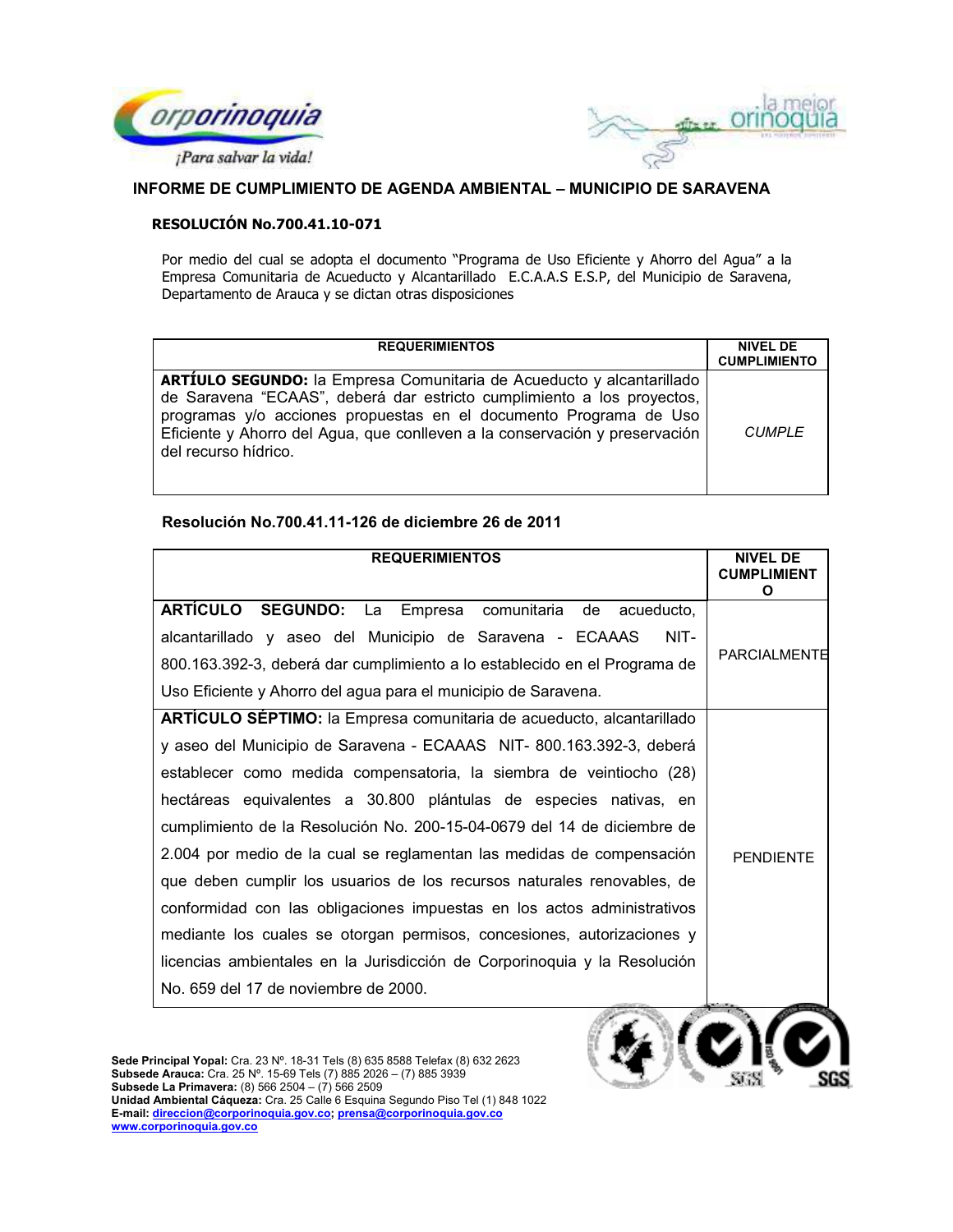



#### **DEUDAS**  $1.2$

El Municipio de Saravena adeuda por controles y seguimientos del año 2011 a Corporinoquia dentro del Expediente No. 97-0356 "empresa comunitaria de acueducto y alcantarillado de Saravena ECCAS".

#### $1.3$ **COMPENSACIONES PENDIENTES**

El Municipio de Saravena, tiene una compensación pendiente con Corporinoquia, para este Componente de 28 Hectáreas.

#### **2. COMPONENTE AGUAS RESIDUALES**

**Expediente: 084 - 9414** 

#### **ESTADO ACTUAL**  $2.1$

El municipio cuenta con Licencia Ambiental para la construcción y operación del sistema de alcantarillado y Planta de Tratamiento de Agua Residual del municipio otorgada por CORPORINOQUIA mediante Resolución No. 120.15.06-076 de fecha 16 de junio de2006, Se otorga permiso de vertimientos por 5 años.

Mediante Resolución 120.15.06-076 de Junio 16 de 2006. CORPORINOQUIA aprobó el Plan de Saneamiento y Manejo de Vertimientos, por un término de 5 años.

SISTEMA DE VERTIMIENTO: Mediante una lluvia de ideas, las cuales se listaron las variables relevantes que a juicio del planificador del PSMV describen de mejor forma la situación actual del municipio, se identificaron las variables como se expresa a continuación:

- Calidad de la fuente receptora
- Objetivo de calidad de la fuente receptora.
- · Eficiencia del Sistema de lagunas de oxidación
- Carece de alcantarillado pluvial
- Estado de la infraestructura del sistema de alcantarillado
- Cobertura del sistema de alcantarillado.
- Carece de laboratorio de aguas residuales
- Extracción de lodos

#### Sistema de Alcantarillado:

El sistema de alcantarillado en el municipio de Saravena es de tipo sanitario, compuesto por diferentes estructuras hidráulicas que permiten la recolección y transporte de las aguas servidas, sin embargo presenta varias deficiencias que ocasionan problemas

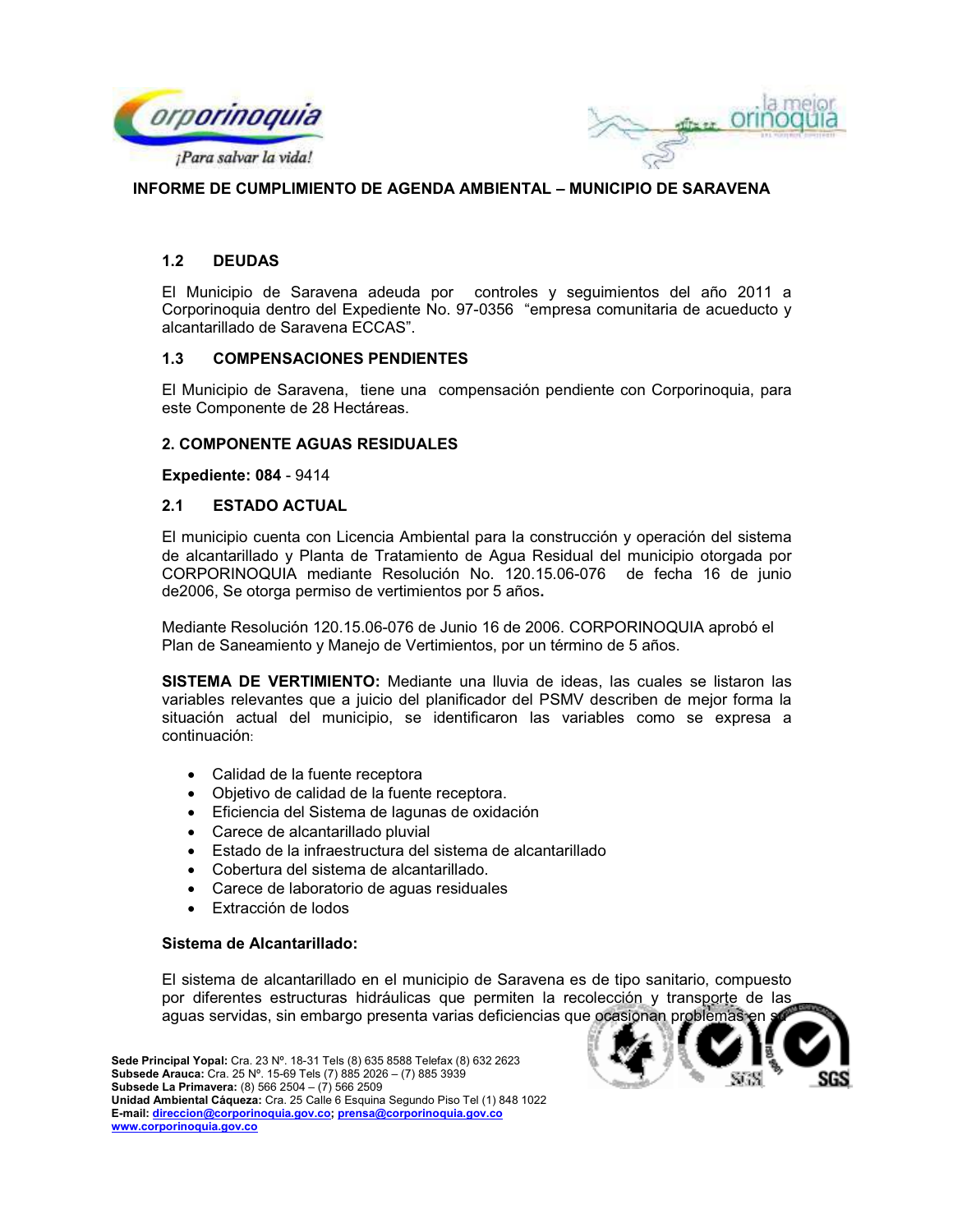



funcionamiento, como el incremento del caudal en épocas invernales por el número elevado de conexiones erradas, causando sedimentación en algunos colectores, pozos de inspección con cañuelas socavadas permitiendo la infiltración de las aguas residuales, varios colectores que han cumplido su vida útil generando obstrucciones constantes por la pérdida de la capacidad de transporte y de la acción de auto limpieza.

La red de recolección del alcantarillado tiene una longitud de 75,4 km aprox. en el casco Urbano, de los cuales el 54.47% está en tubería de Grees, 41.68% en tubería de PVC y el 0.85% en tubería de concreto. El sistema funciona hace 30 años y opera totalmente a gravedad.

#### **Cobertura del Sistema:**

El sistema de alcantarillado en el casco urbano tiene una cobertura del 85%, sin embargo un número elevado de viviendas no han conectado sus redes internas a la acometida domiciliaria continuando con la disposición de las aguas residuales en pozos sépticos artesanales, generando problemas de contaminación a la comunidad, suelo y las corrientes de aguas subterráneas; de igual forma realizan la disposición el porcentaje restante de la población que no cuenta con redes de alcantarillado agravando la situación descrita anteriormente.

Descripción de la Infraestructura Existente: Según información recolectada del Plan Maestro de Acueducto y Alcantarillado del Municipio de Saravena, la infraestructura del sistema de alcantarillado está constituida como se muestra en la siguiente tabla.

> Tabla 3. Descripción del sistema de alcantarillado DETALLE CANTIDAD Tubería de 8" en Grees 40.132.59 m Tubería de 10" en Grees 264.73 m Tubería de 12" en Grees 515.9 m Tubería de 14" en Grees 620.59 m Tubería de 16" en Grees 144.79 m Tubería de 22" en Grees 949.41 m Tubería de 24" en Grees 670.08 m Tubería de 6" en PVC 4.097.6 m Tubería de 8" en PVC 20.472.9 m Tubería de 10" en PVC 2.909.4 m Tubería de 12" en PVC 203.04 m Tubería de 14" en PVC 690.29 m Tubería de 16" en PVC 713.8 m Tubería de 20" en PVC 801.91 m Tubería de 22" en PVC 1.008.14 Tubería de 24" en PVC 499.83 m Concreto de 32" 225.43 m Concreto de 48" 414.74 m Pozos de inspección 901

Sede Principal Yopal: Cra. 23 Nº. 18-31 Tels (8) 635 8588 Telefax (8) 632 2623 Subsede Arauca: Cra. 25 Nº. 15-69 Tels (7) 885 2026 - (7) 885 3939 **Subsede La Primavera:** (8) 566 2504 - (7) 566 2509

Unidad Ambiental Cáqueza: Cra. 25 Calle 6 Esquina Sequndo Piso Tel (1) 848 1022 E-mail: direccion@corporinoquia.gov.co; prensa@corporinoquia.gov.co www.corporinoquia.gov.co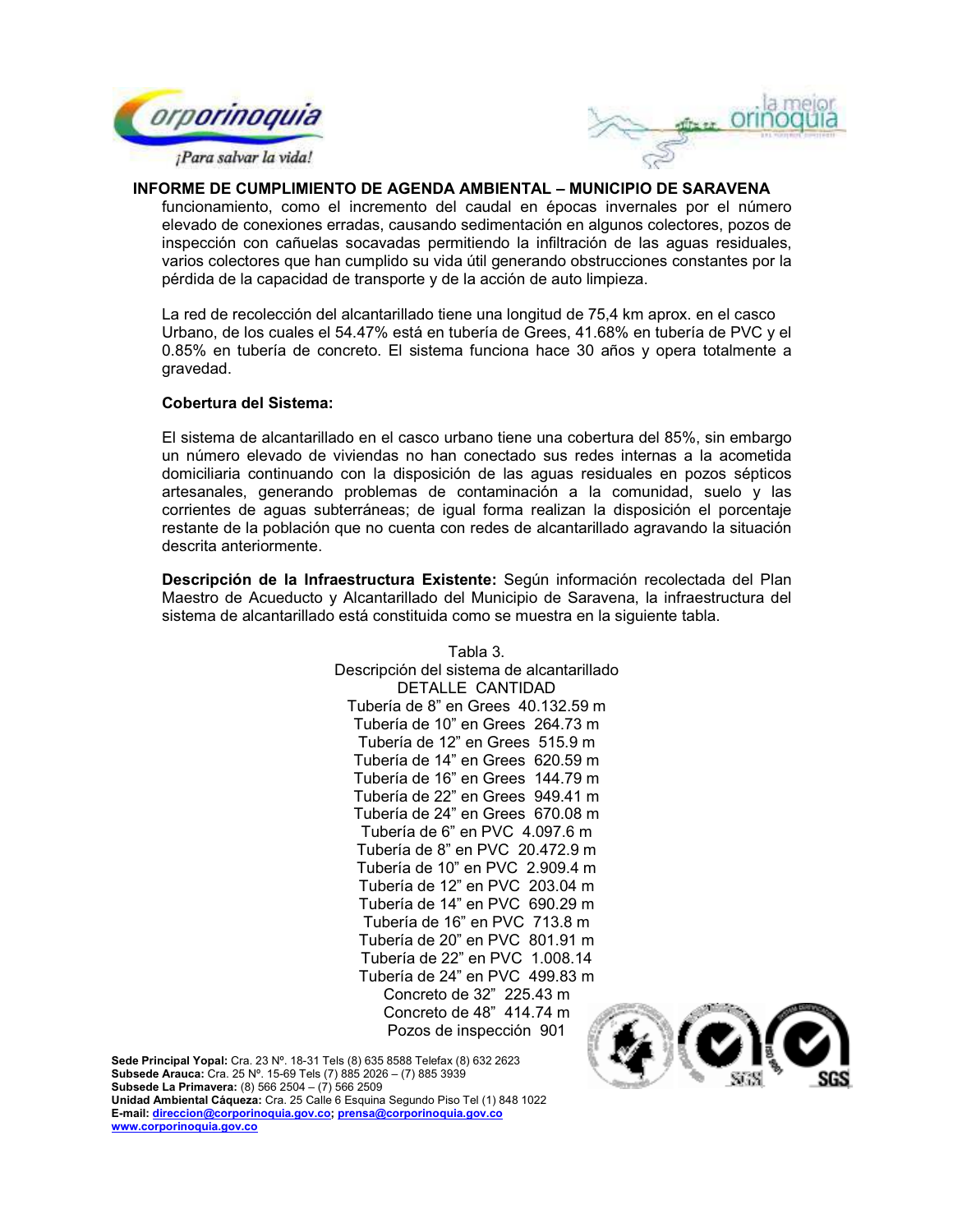



Operación y Mantenimiento del Sistema de Alcantarillado:

La empresa cuenta con un programa de operación y mantenimiento ajustado al reglamento de agua potable y saneamiento básico (RAS 2000), no obstante se reguiere de la adquisición de herramientas de tecnología avanzada que facilite las labores que se desarrollan en la actualidad, mejorando su eficiencia y disminuyendo los riesgos de accidentalidad de los operarios.

## Sistema de Tratamiento De Agua Residual:

El Sistema de Tratamiento de Aguas Residuales se encuentra ubicado al Oriente del casco urbano, vía que conduce a Arauca, a la altura del batallón, el aeropuerto, veredas madre vieja y puerto Arturo, ocupa un área de 37 hectáreas a la margen izquierda de la Quebrada la Pava, quien recibe las aguas tratadas después de someterse al tratamiento por las tres (3) Lagunas Anaerobias, dos (2) Lagunas Facultativas, y una (1) Laguna de Maduración. La localización geográfica del Sistema de Tratamiento se define entre las coordenadas: N 06° 57' 8.68" W 71° 51' 23.7"

UBICACIÓN GEOGRAFICA: PTAR N06°57'8.68" W71°51'23.7" Vertimiento N06°58.30'65" W71°51.03'6"

Las aguas negras que llegan al sistema de tratamiento, son conducidas a un dispositivo de medición (Canaleta Parshall) dotado con una rejilla inclinada a 45º para la retención de sólidos gruesos, distribuyendo el caudal a las tres lagunas anaerobias por medio de un canal rectangular en concreto armado de 1.70 x 1.50 m, con una longitud de 70 metros

interconectado a tres vertederos de control que descargan por medio de tres conductos circulares de 24" de diámetro. De las lagunas anaerobias el efluente sale a través de un vertedero de control similar al de la entrada hacia la primera laguna facultativa. El mismo mecanismo se dispuso entre la segunda laguna facultativa y la laguna de maduración permitiendo así regular el nivel de agua en ellas y eventualmente vaciarlas para un posterior mantenimiento. Una vez finalizado el proceso de tratamiento por las lagunas, las aquas son transportadas a través de un canal circular en concreto de 24" de diámetro con una longitud 50 metros a la Quebrada la Pava.

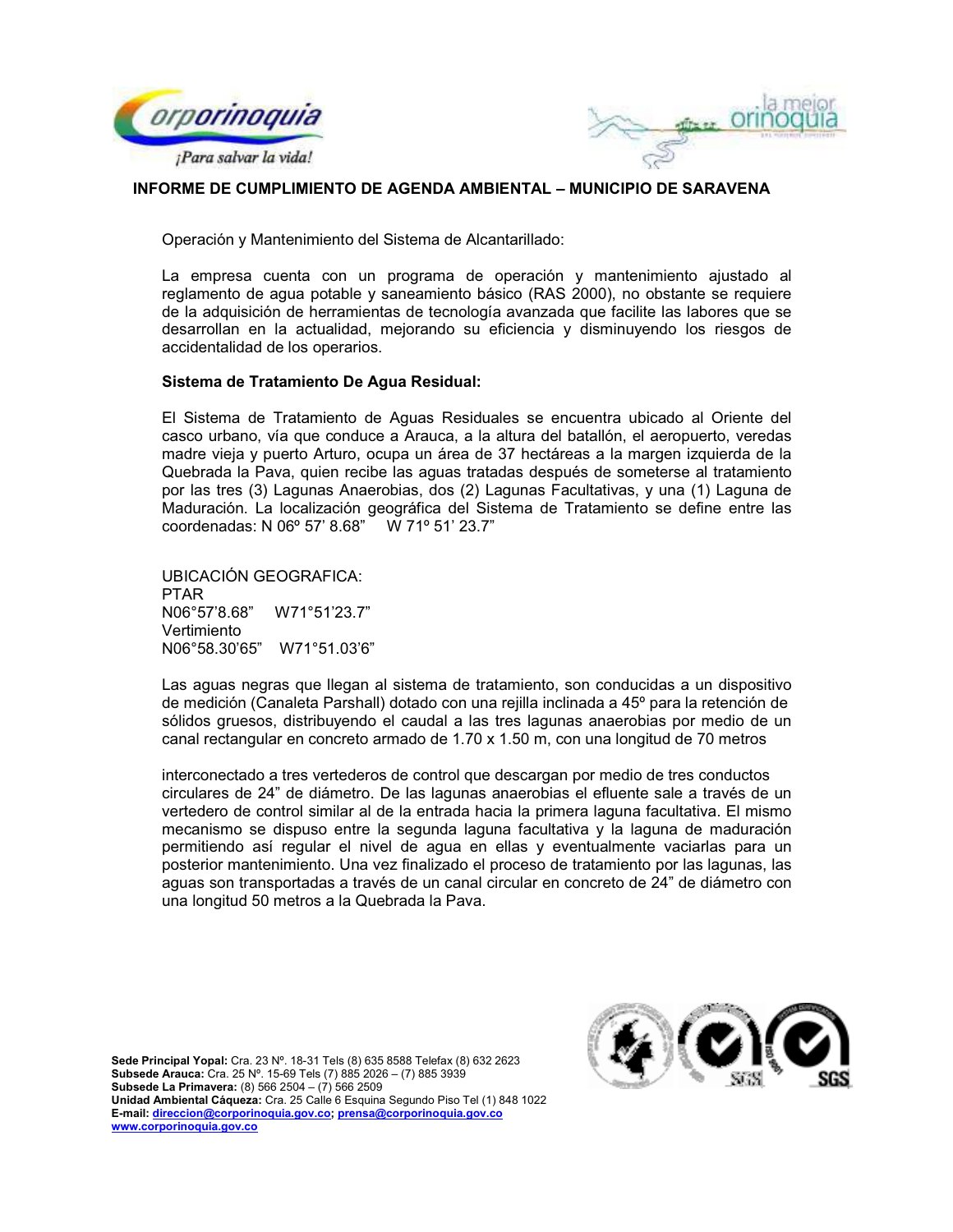





## Diagnostico de la Infraestructura del Sistema de Tratamiento:

Pretratamiento (Rejillas, canaleta parshal) Tratamiento secundario lagunas de estabilización de estructuras simples (lagunas de oxidación 3 anaerobias, 2 facultativa y1de maduración) A continuación se describe la situación actual del funcionamiento del sistema de tratamiento de aguas residuales en el Municipio de Saravena. El sistema presenta un alto grado de eficiencia en la remoción de la materia orgánica y demás parámetros fisicoquímicos y microbiológicos de interés, lo que ha garantizado la minimización de los impactos que causa el efluente al cuerpo receptor, siendo este último de gran importancia para la comunidad del área de influencia, ya que sus aguas son aprovechadas para diferentes actividades; la efectividad en el tratamiento se ha logrado con una buena operación y mantenimiento del sistema superando las deficiencias que presentan varias de sus estructuras como las repartidoras de caudal entre lagunas causantes de los llamados cortos circuitos, por otra parte la falta de un desarenador y un canal By – Pass para regular los excesos que incrementan cada día la posibilidad de que el sistema pierda la estabilidad que ha logrado mantener y por ende la contaminación sobre el cuerpo receptor y la afectación de la comunidad que hace uso de sus aguas.

#### IDENTIFICACIÓN DE VERTIMIENTOS PUNTUALES DE AGUAS RESIDUALES

En el municipio de Saravena existe solo un punto de vertimiento de aguas residuales. Geográficamente se encuentra entre las coordenadas 06°58'30.65" de latitud Norte y 71°51'03.6"de longitud Oeste, con una altitud de 210 m.s.n.m. Este se encuentra a una distancia de 50 m del sistema de tratamiento y la conducción del aqua es realizada a través de un canal circular en concreto de 24" de diámetro.

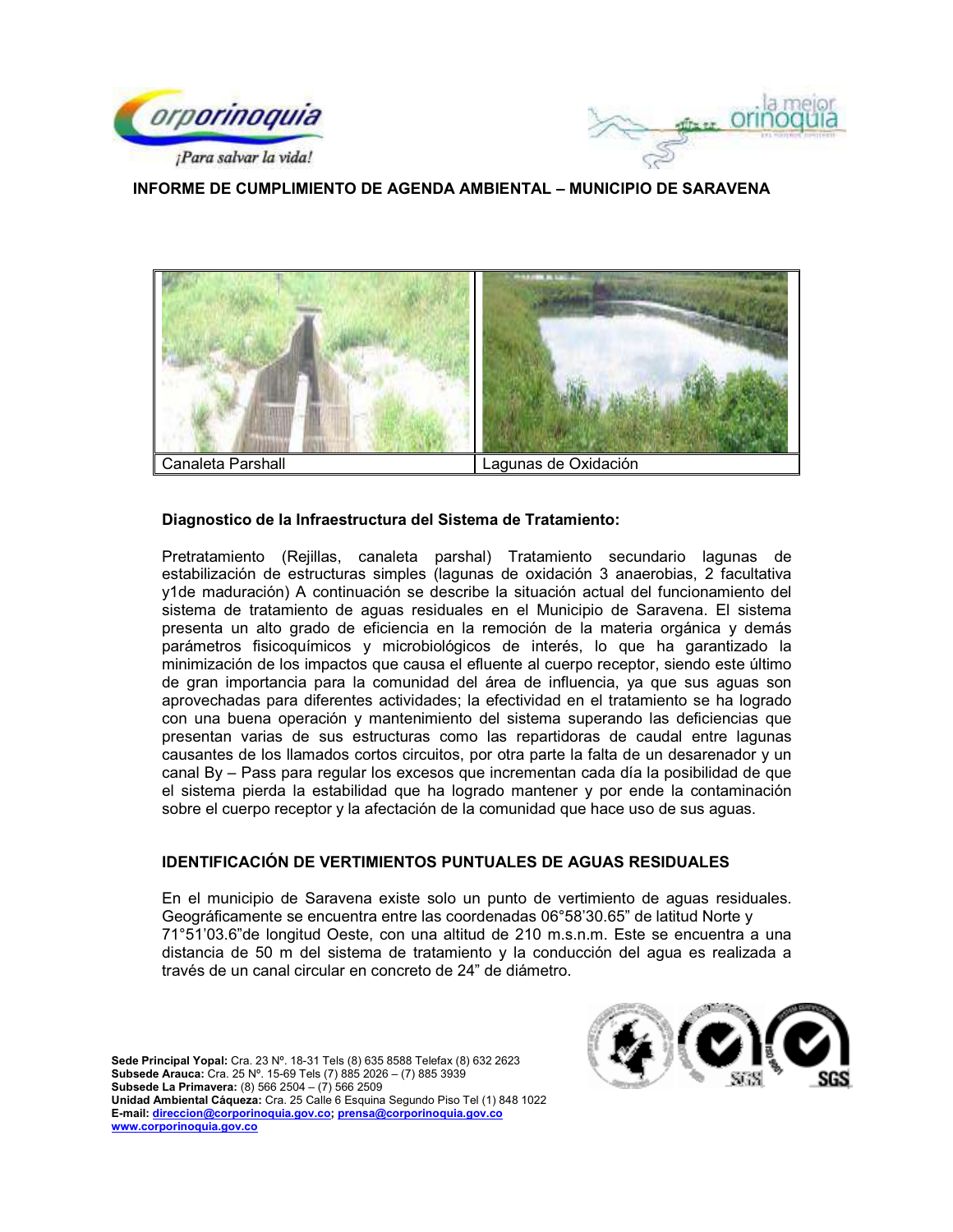





# **IDENTIFICACIÓN DE PERMISOS DE VERTIMIENTOS**

La Empresa Comunitaria de Acueducto y Alcantarillado de Saravena - ECAAS E.S.P., cuenta con permiso de vertimiento otorgado mediante resolución 120.15.06-076 de fecha 16 de junio de 2006, para verter un caudal de 60 lps por 5 años a la quebrada la Pava.

# **IDENTIFICACIÓN DEL CUERPO RECEPTOR**

## La Quebrada la Pava

nace en la vereda las playas de Bojabá, hace su recorrido por la vereda Pavitas, Pava y el área urbana para luego desembocar en el río Banadía, en su trayecto el agua es utilizada para actividades agrícolas, ganaderas y pesca, así mismo se observaron en la parte media algunos sitios especiales para la recreación de contacto directo, presenta procesos de avenidas en época invernal y en época de verano su oferta hídrica se disminuye ostensiblemente hasta dejar un pequeño hilo de agua dentro de la vegetación encontrada en las márgenes de la Quebrada y zona de aislamiento se tienen bosques de galeria, con densidad moderada y presencia de estratos medios y bajos.

## pH:

En el afluente el pH del agua residual registró un valor promedio de 6.58 y 8.14 en el efluente. Estos valores de pH se encuentran dentro del rango establecido en el decreto 1594/84.

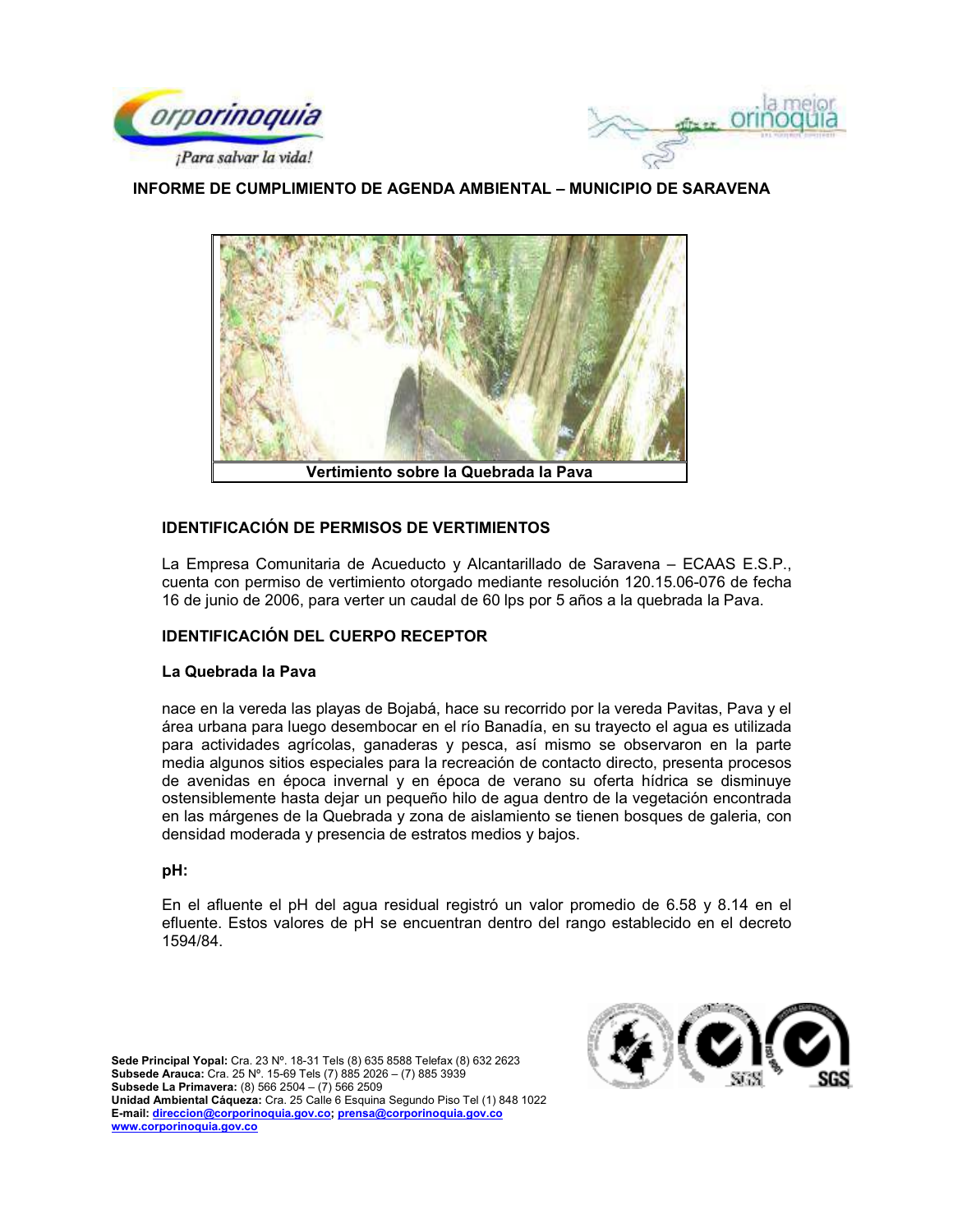



## Demanda Química de Oxígeno DQO:

Durante el periodo de muestreo se recolectaron muestras de DQO a pesar de que en el Decreto 1594/84 dice que no es un parámetro fisicoguímico a monitorear. El valor promedio para el afluente encontrado en la planta de tratamiento de aguas residuales fue de 571 mg/L valor que se encuentra en el rango de las aguas residuales domesticas, el cual está entre 250 a 1000 mg/L. En el efluente el valor promedio fue de 235 mg/L debido al proceso de tratamiento que se logra en el sistema donde se alcanza a remover gran parte de la carga orgánica que llega a este.

## Demanda Biológica de Oxígeno DBO:

se presenta una remoción del 83.8% cuyo 5porcentaje supera los límites exigidos por la ley a través del Decreto 1594/84.

## **Sólidos Suspendidos:**

La concentración más alta de sólidos suspendidos se encontró en el afluente de la laguna con un valor promedio de 206 mg/l. En el efluente, se presentaron concentraciones promedio de 42 mg/, donde se concluye, que el sistema alcanza a remover un 79.61% del material particulado presente en el aqua, cumpliendo con en el Decreto 1594/84.

#### Sólidos Sedimentables:

Aunque no existen valores máximos permitidos referentes a éste parámetro en la legislación colombiana aludiendo a los vertimientos domésticos, las concentraciones del afluente y del efluente son de 2.71 y 0.4 ml/L; indicando que el sistema logra la remoción de la materia orgánica que llega al sistema.

#### REQUERIMIENTOS TÉCNICO AMBIENTALES PENDIENTES  $2.2$

Resolución No. 120.15-06-076 de fecha 16 de junio de 2006

Por medio de la cual se otorga un Permiso de Vertimientos a la Empresa Comunitaria de Acueducto y Alcantarillado Saravena- ECAAS E.S.P.

**REQUERIMIENTOS** 

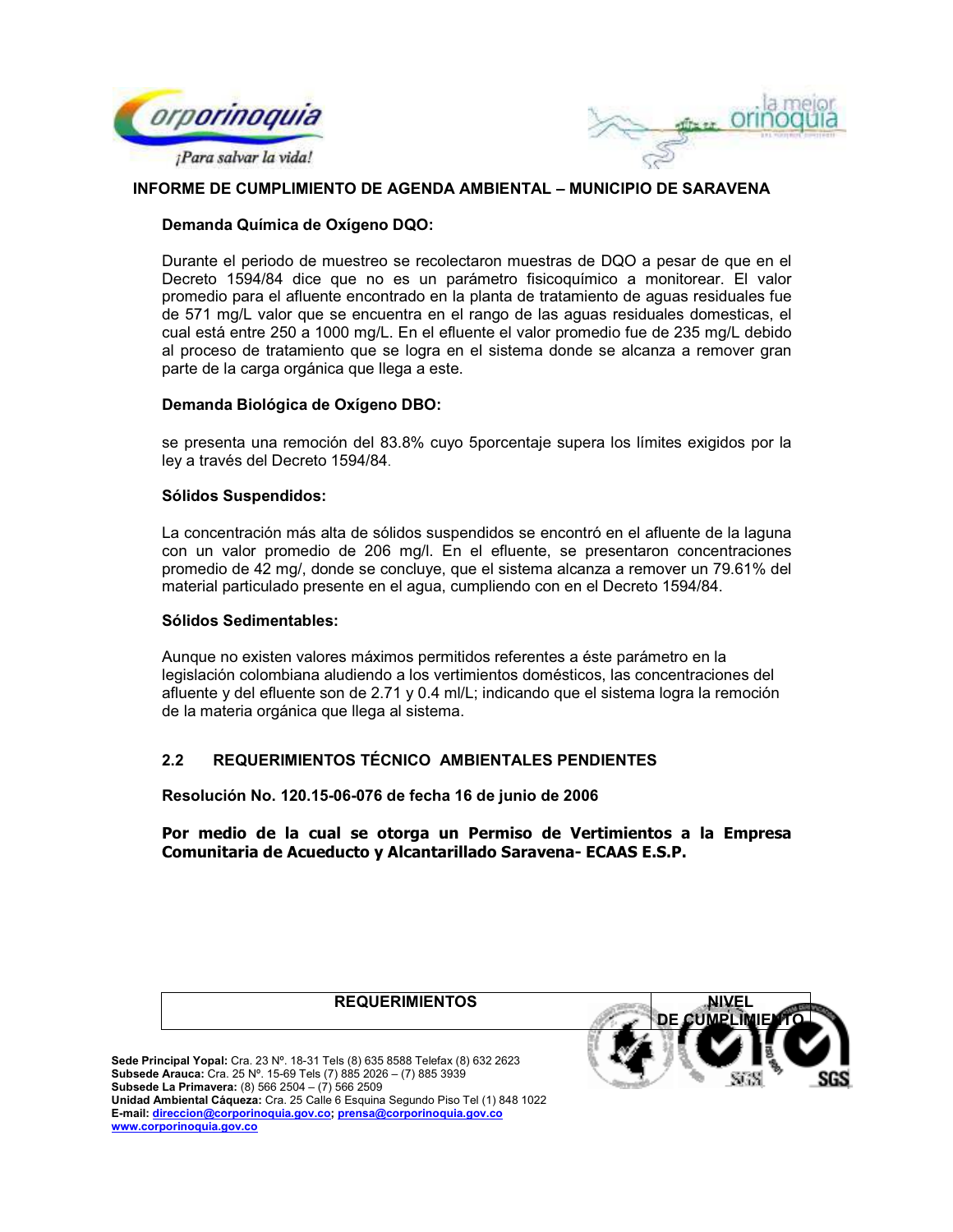



| ARTICULO TERCERO: La Administración Municipal de Saravena,<br>debe cumplir con las consideraciones y aspectos contemplados en el<br>Concepto Técnico No 120.09.01.06.146, el cual hace parte integral de<br>la presente providencia. | CUMPLE |
|--------------------------------------------------------------------------------------------------------------------------------------------------------------------------------------------------------------------------------------|--------|
| Caracterización de las aguas residuales mediante<br>análisis de compuestos fisicoquímicos y<br>microbiológicos con monitoreo semestrales de los<br>Diferentes puntos.                                                                |        |

## Auto No. 120.05-06-286 del 01 de septiembre de 2006

Por medio del cual se inicia el trámite, se aplica la resolución 0150 y se solicita la evaluación de un documento.

| <b>REQUERIMIENTOS</b>                                                                                                                                                                                                                                                                                                                                                                                  | <b>NIVEL</b><br><b>DE CUMPLIMIENTO</b> |
|--------------------------------------------------------------------------------------------------------------------------------------------------------------------------------------------------------------------------------------------------------------------------------------------------------------------------------------------------------------------------------------------------------|----------------------------------------|
| Requerir al interesado para que cancele dentro de los quince días<br>siguientes a la notificación de este auto la suma de DOS MILLONES<br>CUARENTA MIL PESOS MTC mda/cte (\$2.040.000), por concepto<br>de evaluación, en la cuenta No. 8603-000249-6 el banco agrario, a<br>favor de corporinoquia, conforme establece la resolución número<br>200.150.06-0150 de 2006, emanada por esta corporación. | <b>CUMPLIMIENTO</b><br><b>PARCIAL</b>  |

## AUTO No. 120.05.07-129 del 18 de Abril de 2007

Por medio del cual se aplica la Resolución 0165, y se ordena la práctica de una visita

| <b>REQUERIMIENTOS</b>                                                  | <b>NIVEL</b>           |
|------------------------------------------------------------------------|------------------------|
|                                                                        | <b>DE CUMPLIMIENTO</b> |
| <b>RTÍCULO PRIMERO:</b> Requerir a la Empresa Comunitaria Acueducto    |                        |
| y Alcantarillado de Saravena "ECCAS-E.S.P" para que cancele dentro     |                        |
| de los quince (15) días siguientes a la notificación del presente Acto | <b>CUMPLIMIENTO</b>    |
| Administrativo, la suma de UN MILLÓN SETECIENTOS TREINTA Y             | <b>PARCIAL</b>         |
| CUATRO MIL OCHOCIENTOS PESOS M/C (\$1.734.800), por                    |                        |
| concepto de Control y Seguimiento Anual, en la cuenta No. 8603-        |                        |
| 000249-6 del Banco Agrario, a favor de Corporinoquia, conforme lo      |                        |
| establece la Resolución número 200.15.07-0165 emanada de esta          |                        |
| Corporación.                                                           |                        |
|                                                                        |                        |

## AUTO No. 120.05.07-154 del 2 de mayo de 2007

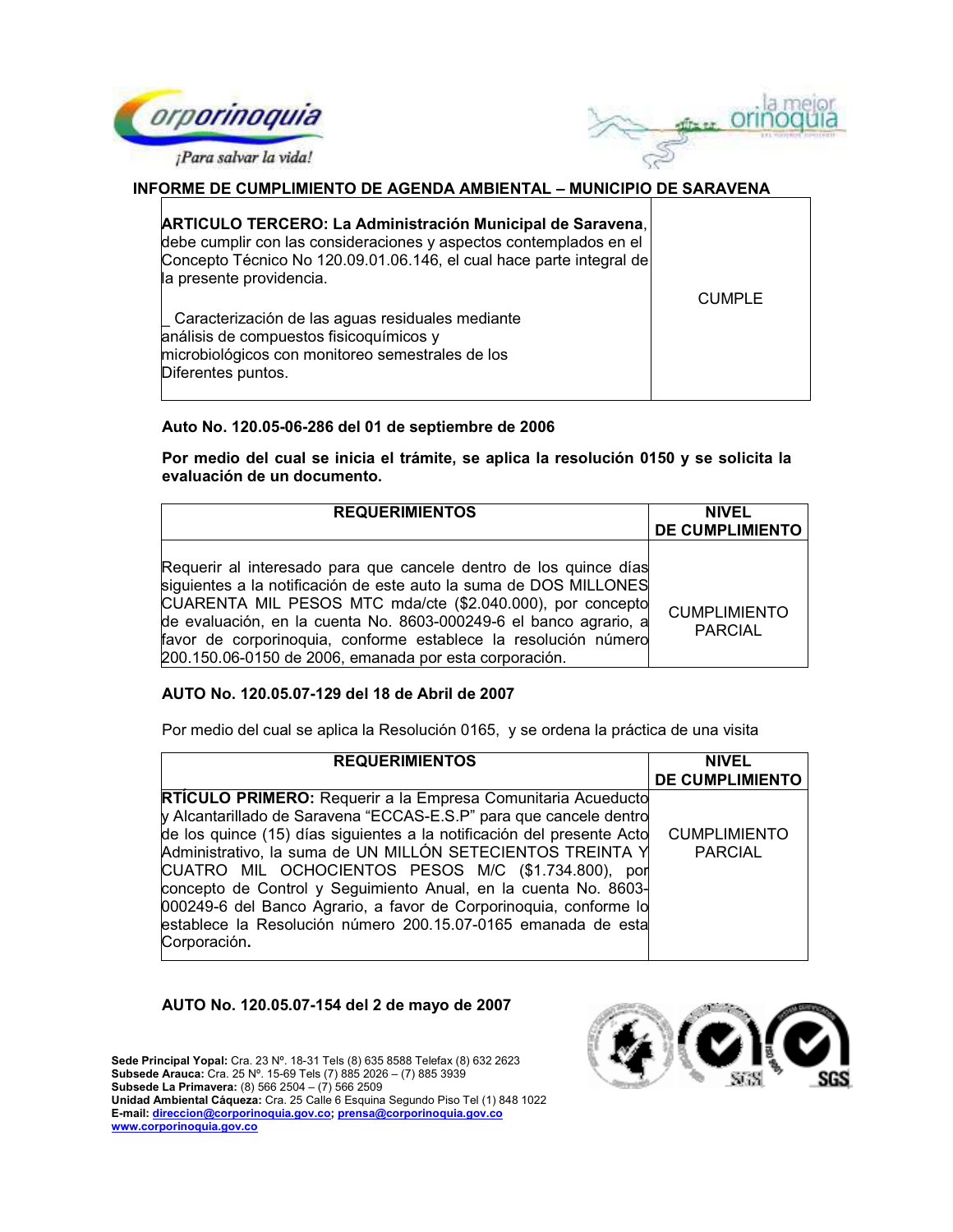



#### INFORME DE CUMPLIMIENTO DE AGENDA AMBIENTAL - MUNICIPIO DE SARAVENA Por medio del cual se da a conocer un concepto técnico, se reitera el cumplimiento de unas obligaciones, y se antica la Resolución 0165

| ac anas opingaciones, y se apilea la resolución o los                                                                                                                                                                                                                                                                                                                      |                        |  |
|----------------------------------------------------------------------------------------------------------------------------------------------------------------------------------------------------------------------------------------------------------------------------------------------------------------------------------------------------------------------------|------------------------|--|
| <b>REQUERIMIENTOS</b>                                                                                                                                                                                                                                                                                                                                                      | <b>NIVEL</b>           |  |
|                                                                                                                                                                                                                                                                                                                                                                            | <b>DE CUMPLIMIENTO</b> |  |
| La administración Municipal de Saravena, deberá realizar los ajustes<br>PSMV al documento ambiental conforme a las consideraciones y<br>recomendaciones de la Oficina de Control y calidad Ambiental, y<br>allegarlas a esta Corporación en un término no mayor a treinta (30)<br>días, contados a partir de la fecha de notificación del presente acto<br>administrativo. | <b>CUMPLE</b>          |  |

# AUTO No. 120.05.07-203 del 30 de mayo de 2007

## Por medio del cual se da a conocer un concepto técnico, y se hacen unos requerimientos

| <b>REQUERIMIENTOS</b>                                                  | <b>NIVEL</b>           |
|------------------------------------------------------------------------|------------------------|
|                                                                        | <b>DE CUMPLIMIENTO</b> |
| La Empresa Comunitaria de Acueducto y Alcantarillado de Saravena       |                        |
| "ECCAS". De manera INMEDIATA deberá dar cumplimiento al                |                        |
| requerimiento hecho en el Artículo Octavo de la Resolución             | <b>CUMPLE</b>          |
| 120.015.06-070 "Medida Compensatoria" consistente en<br>la             |                        |
| reforestación mediante el establecimiento de 1100 plántulas de         |                        |
| bosque protector en área de ronda intervenida de la fuente superficial |                        |
| de la quebrada la Pava, y el embellecimiento paisajístico de la PTAR   |                        |
| y el establecimiento de la cerca viva perimetral.                      |                        |

# AUTO No. 120.05.07-309 del 13 de agosto de 2007

Por medio del cual se agrega un documento ambiental al expediente No.084-9414, se aplica la Resolución 0165, se ordena la evaluación de un documento y la practica de una visita.

| <b>REQUERIMIENTOS</b>                                                                                                                                                                                                                                                                                                                                                                                                                                                                   | <b>NIVEL</b>           |
|-----------------------------------------------------------------------------------------------------------------------------------------------------------------------------------------------------------------------------------------------------------------------------------------------------------------------------------------------------------------------------------------------------------------------------------------------------------------------------------------|------------------------|
|                                                                                                                                                                                                                                                                                                                                                                                                                                                                                         | <b>DE CUMPLIMIENTO</b> |
| <b>ARTÍCULO SEGUNDO:</b> Requerir al interesado para que cancele<br>dentro de los quince (15) días siguientes a la notificación de este<br>Auto, la suma de UN MILLÓN TRESCIENTOS UN MIL CIEN PESOS<br>M/CTE. (\$1.301.100.oo), por concepto de servicios de evaluación y<br>visita, a través de la Cuenta Corriente No.8603-000249-6 del Banco<br>Agrario de Colombia, a favor de Corporinoquia, conforme lo establece<br>la Resolución No.200.15.07-0165 emanada de esta Corporación. | <b>CUMPLE</b>          |

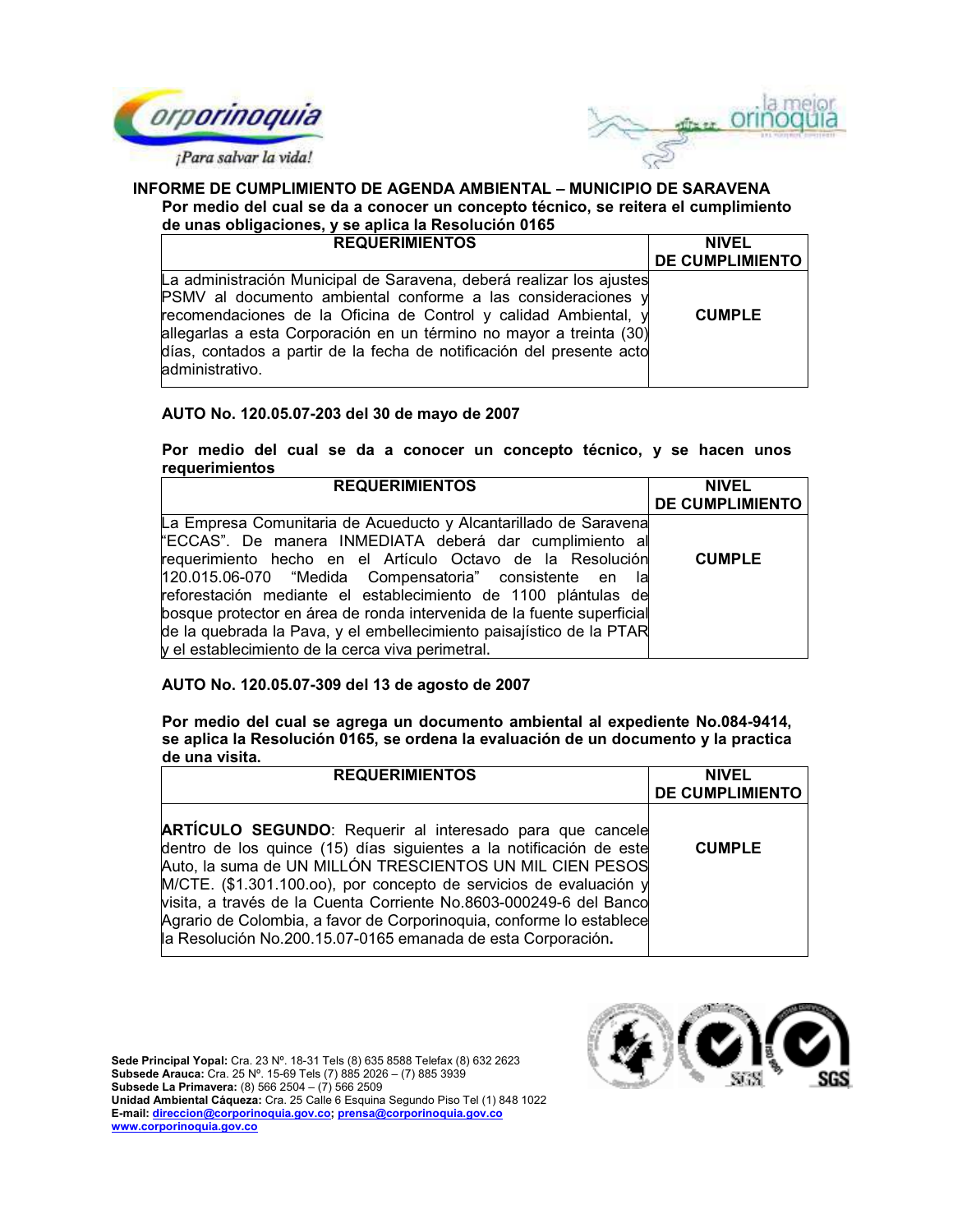



AUTO No. 120.05.07-517 del 14 de diciembre de 2007

Por medio del cual se da a conocer un concepto técnico, se requiere realizar ajustes a un documento ambiental.

| <b>REQUERIMIENTOS</b>                                                                                                                                                                                                                                                                                                                                                                                                                                                                                                                   | <b>NIVEL</b>           |
|-----------------------------------------------------------------------------------------------------------------------------------------------------------------------------------------------------------------------------------------------------------------------------------------------------------------------------------------------------------------------------------------------------------------------------------------------------------------------------------------------------------------------------------------|------------------------|
|                                                                                                                                                                                                                                                                                                                                                                                                                                                                                                                                         | <b>DE CUMPLIMIENTO</b> |
| ARTICULO TERCERO: Requerir a la Empresa Comunitaria de<br>Acueducto y Alcantarillado del Municipio de Saravena ECCAS<br>para que en un término no mayor a treinta (30) días contados<br>estos a partir de la notificación del presente Acto Administrativo.<br>allegue a esta corporación el documento "PLAN DE MANEJO<br>AMBIENTAL DEL SISTEMA DE TRATAMIENTO DE AGUAS<br><b>RESIDUALES DEL MUNICIPIO DE SARAVENA" con los</b><br>respectivos ajustes para que estos sean evaluados nuevamente<br>por la oficina de Gestión Ambiental. | <b>CUMPLE</b>          |

# **RESOLUCIÓN 700.41.08-024 2 DE ABRIL 2008**

Por medio de la cual se ADOPTA el documento ambiental PLAN DE MANEJO AMBIENTAL DEL SISTEMA DE TRATAMIENTO DE AGUAS RESIDUALES DEL MUNICIPIO DE SARAVENA - DEPARTAMENTO DE ARAUCA.

| <b>REQUERIMIENTOS</b>                                                                                                                                                                                                                                                                                                                                                                                                                                                                                | <b>NIVEL</b><br><b>DE CUMPLIMIENTO</b> |    |
|------------------------------------------------------------------------------------------------------------------------------------------------------------------------------------------------------------------------------------------------------------------------------------------------------------------------------------------------------------------------------------------------------------------------------------------------------------------------------------------------------|----------------------------------------|----|
| <b>ARTICULO SEGUNDO:</b> requerir a la Empresa Comunitaria de<br>Acueducto y Alcantarillado del Municipio de Saravena ECAAS E.S.P.<br>entregar informes semestrales de la ejecución de las medidas<br>contenidas en el PLAN DE MANEJO AMBIENTAL DEL SISTEMA<br>DE TRATAMIENTO DE AGUAS RESIDUALES DEL MUNICIPIO DE<br><b>SARAVENA</b> completo con los respectivos ajustes para su<br>evaluación.                                                                                                    | <b>CUMPLE</b>                          |    |
| <b>ARTÍCULO TERCERO:</b> Requerir a la Empresa Comunitaria de<br>Acueducto y Alcantarillado del Municipio de Saravena ECAAS E.S.P.<br>para que cancele dentro de los quince (15) días siguientes a la<br>notificación de este Auto, por concepto de control y seguimiento 2008<br>la suma de UN MILLON OCHOSIENTOS CUARENTA Y SEIS MIL                                                                                                                                                               | <b>CUMPLE</b>                          |    |
| PESOS M/CTE (\$1.846.000) La anterior suma deberá, consignar en<br>la Cuenta Corriente No. 8603-000249-6 del Banco Agrario de<br>Sede Principal Yopal: Cra. 23 Nº. 18-31 Tels (8) 635 8588 Telefax (8) 632 2623<br>Subsede Arauca: Cra. 25 Nº. 15-69 Tels (7) 885 2026 - (7) 885 3939<br>Subsede La Primavera: (8) 566 2504 - (7) 566 2509<br>Unidad Ambiental Cáqueza: Cra. 25 Calle 6 Esquina Segundo Piso Tel (1) 848 1022<br>E-mail: direccion@corporinoquia.gov.co; prensa@corporinoquia.gov.co |                                        | SG |

www.corporinoquia.gov.co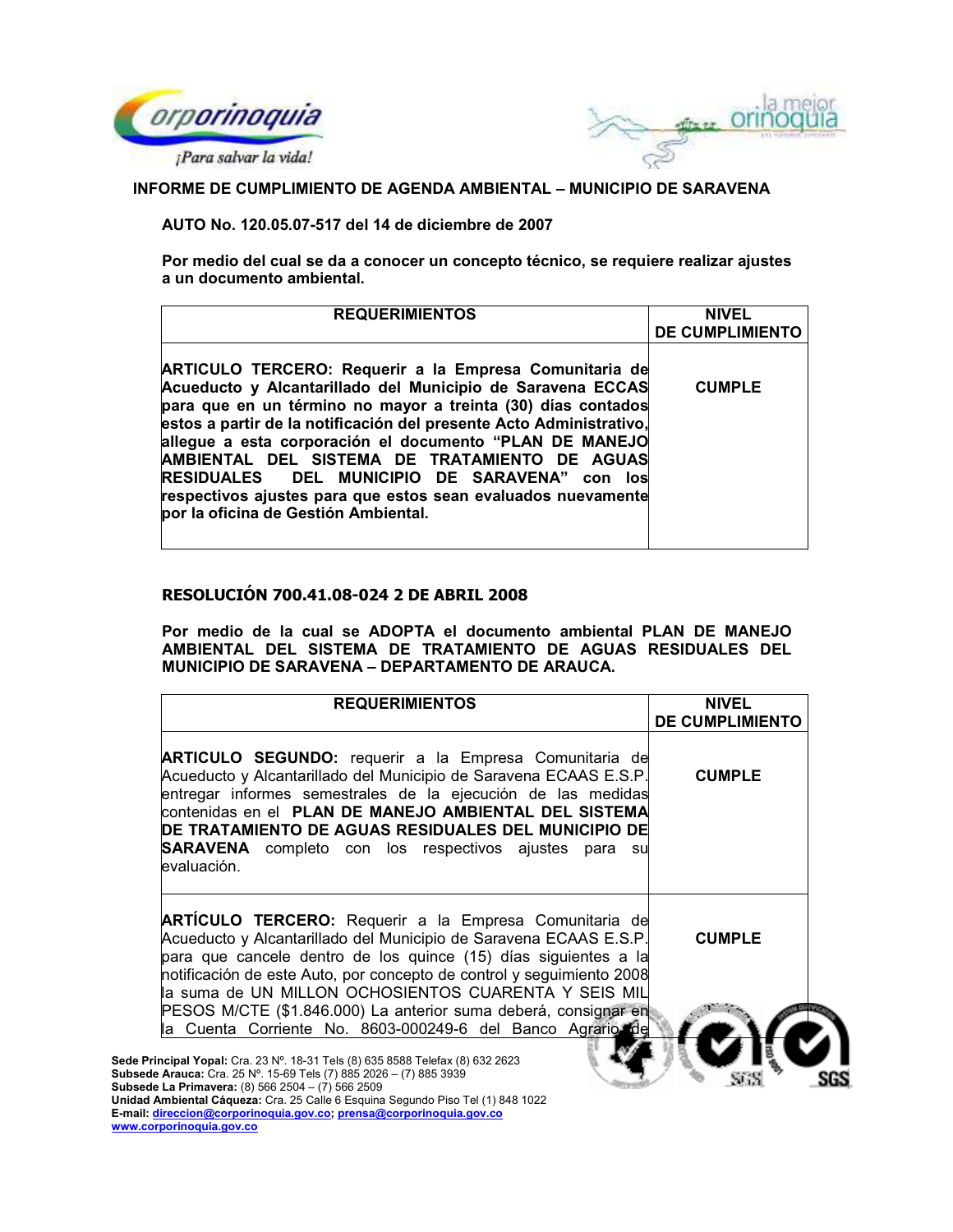



Colombia, a favor de Corporinoquia, conforme lo establece la Resolución No.200.41.08-0164 emanada de esta Corporación.

## AUTO No.700.57.08-165 13 de Mayo de 2008

Por medio del cual se da a conocer un concepto técnico y se hacen unos requerimientos a la Empresa Comunitaria de Acueducto y Alcantarillado del Municipio de Saravena ECAAS E.S.P

| <b>REQUERIMIENTOS</b>                                                                                                                                                                                                                                                                                                                                                                                                                                                                              | <b>NIVEL</b><br><b>DE CUMPLIMIENTO</b> |
|----------------------------------------------------------------------------------------------------------------------------------------------------------------------------------------------------------------------------------------------------------------------------------------------------------------------------------------------------------------------------------------------------------------------------------------------------------------------------------------------------|----------------------------------------|
| ARTICULO SEGUNDO: requerir a la Empresa Comunitaria de<br>Acueducto y Alcantarillado de Saravena ECAAS dar cumplimiento<br>INMEDIATO a lo ordenado en el artículo Octavo de la Resolución<br>120.15.06-070 y que tiene que ver con el establecimiento de 1100<br>plántulas de bosque protector en el área de ronda intervenida de la<br>fuente superficial de la quebrada la pava.                                                                                                                 | <b>CUMPLE</b>                          |
| <b>ARTICULO TERCERO:</b> requerir a la Empresa Comunitaria de<br>Acueducto y Alcantarillado de Saravena ECAAS dar cumplimiento<br>INMEDIATO a lo ordenado mediante Resolución 120.15.06-070 y<br>que tiene que ver con la implementación del lecho de sacado de<br>lodos, con el fin de dar un adecuado manejo y disposición final de los<br>lodos y residuos sólidos provenientes de las actividades de<br>mantenimiento y limpieza del sistema de aguas residuales del<br>municipio de Saravena. | <b>CUMPLE</b>                          |

#### $2.3$ **DEUDAS**

El Municipio de matadero no tiene deudas pendientes dentro del Expediente No. 97 -1435 "Sistema de Tratamiento de Aguas Residuales".

#### $2.4$ **COMPENSACIONES PENDIENTES**

El Municipio de Saravena, no tiene compensaciones pendientes con Corporinoquia, para este Componente.

# 1. COMPONENTE MATADERO MUNICIPAL

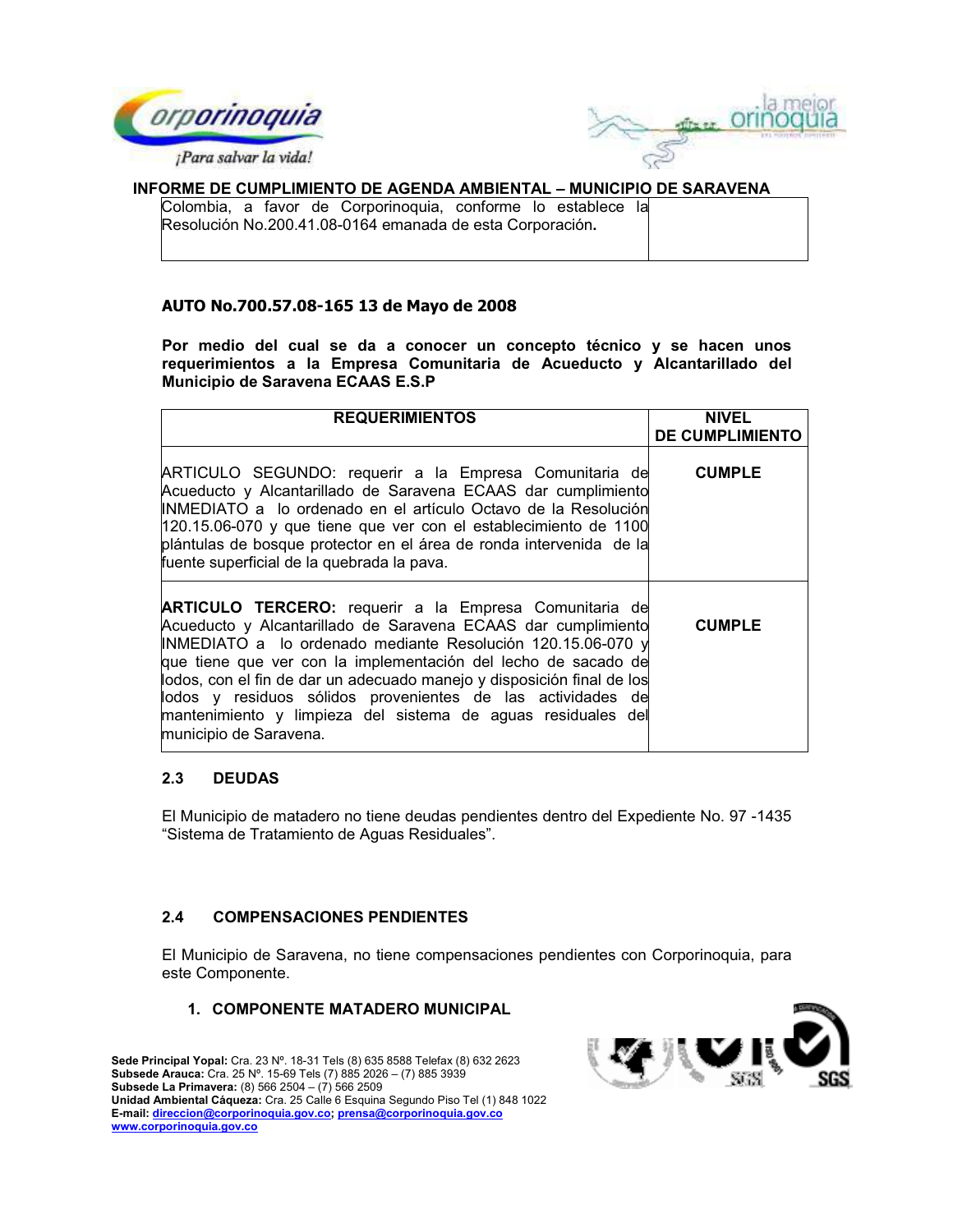



**INFORME DE CUMPLIMIENTO DE AGENDA AMBIENTAL - MUNICIPIO DE SARAVENA** Expediente: 120.07.01-408 se remitió a la sede principal CORPORINOQUIA Yopal-Casanare el 21 de agosto de 2008.

**4. COMPONENTE RESIDUOS SÓLIDOS** 

Expediente: 97-1247

## **4.1. ESTADO ACTUAL**

- Cobertura de Recolección: 98 %
- Sitio de Disposición Final: Celda transitoria Matarrala 3.5 kil: de Saravena
- Producción de Residuos Sólidos: 30 Ton/día
- Estado de PGIRS: Adoptado
- **DISPOSICIÓN ACTUAL**

Mediante Resolución 120.15-06-131 de octubre de 2006 se otorgó aval ambiental al proyecto de construcción de las celdas transitorias, a la fecha el municipio se encuentra construyendo las celdas transitorias, la administración municipal de Saravena continua con la disposición Inadecuada de los residuos sólidos urbanos del Municipio, los cuales están siendo arrojados el botadero antiguo a cielo abierto, sin ningún tipo de tratamiento Generando una problemática ambiental y sanitaria, omitiendo los diferentes requerimientos hechos por Corporinoquia, se encuentra en trámite proceso sancionatorio.

| <b>COMPONENTE</b>                     | <b>DESCRIPCION</b>                                    |  |  |  |  |
|---------------------------------------|-------------------------------------------------------|--|--|--|--|
| Volumen Generado                      | 30 Toneladas /día                                     |  |  |  |  |
| Cobertura del servicio de recolección | 98%                                                   |  |  |  |  |
| Sistema de Recolección                | Vehículos compactadores, volqueta, tractor con        |  |  |  |  |
|                                       | Zorra                                                 |  |  |  |  |
| Tipo de Disposición final             | Celda Transitoria                                     |  |  |  |  |
| Ubicación sitio de disposición final. | Vereda Matarrala - Saravena                           |  |  |  |  |
| Entidad Encargada del Servicio        | ECAAS Empresa Comunitaria de Acueducto y              |  |  |  |  |
|                                       | Alcantarillado del Municipio de Saravena.             |  |  |  |  |
| Estado de Legalización                | Autorizada operación de la Celda transitoria.         |  |  |  |  |
| Requerimientos Ambientales Pendien    |                                                       |  |  |  |  |
|                                       | • Terminación de ejecución del Plan de cierre y       |  |  |  |  |
|                                       | clausura del botadero a cielo abierto.                |  |  |  |  |
|                                       | Realizar una correcta disposición de los<br>$\bullet$ |  |  |  |  |
|                                       | residuos sólidos en la celda transitoria              |  |  |  |  |
|                                       | referente a la compactación, cobertura,               |  |  |  |  |
|                                       | control de vectores y manejo de lixiviados.           |  |  |  |  |
| <b>Compensaciones Pendientes</b>      | Siembra de 5500 Plántulas de bosque protector         |  |  |  |  |
|                                       | áreas de ronda intervenidas en el Ciño y pala         |  |  |  |  |

# 4.2. REQUERIMIENTOS TÉCNICO AMBIENTALES PENDIENTES

Sede Principal Yopal: Cra. 23 Nº. 18-31 Tels (8) 635 8588 Telefax (8) 632 2623<br>Subsede Arauca: Cra. 25 Nº. 15-69 Tels (7) 885 2026 - (7) 885 3939 **Subsede La Primavera:** (8) 566 2504 - (7) 566 2509 Unidad Ambiental Cáqueza: Cra. 25 Calle 6 Esquina Segundo Piso Tel (1) 848 1022

E-mail: direccion@corporinoquia.gov.co; prensa@corporinoquia.gov.co www.corporinoquia.gov.co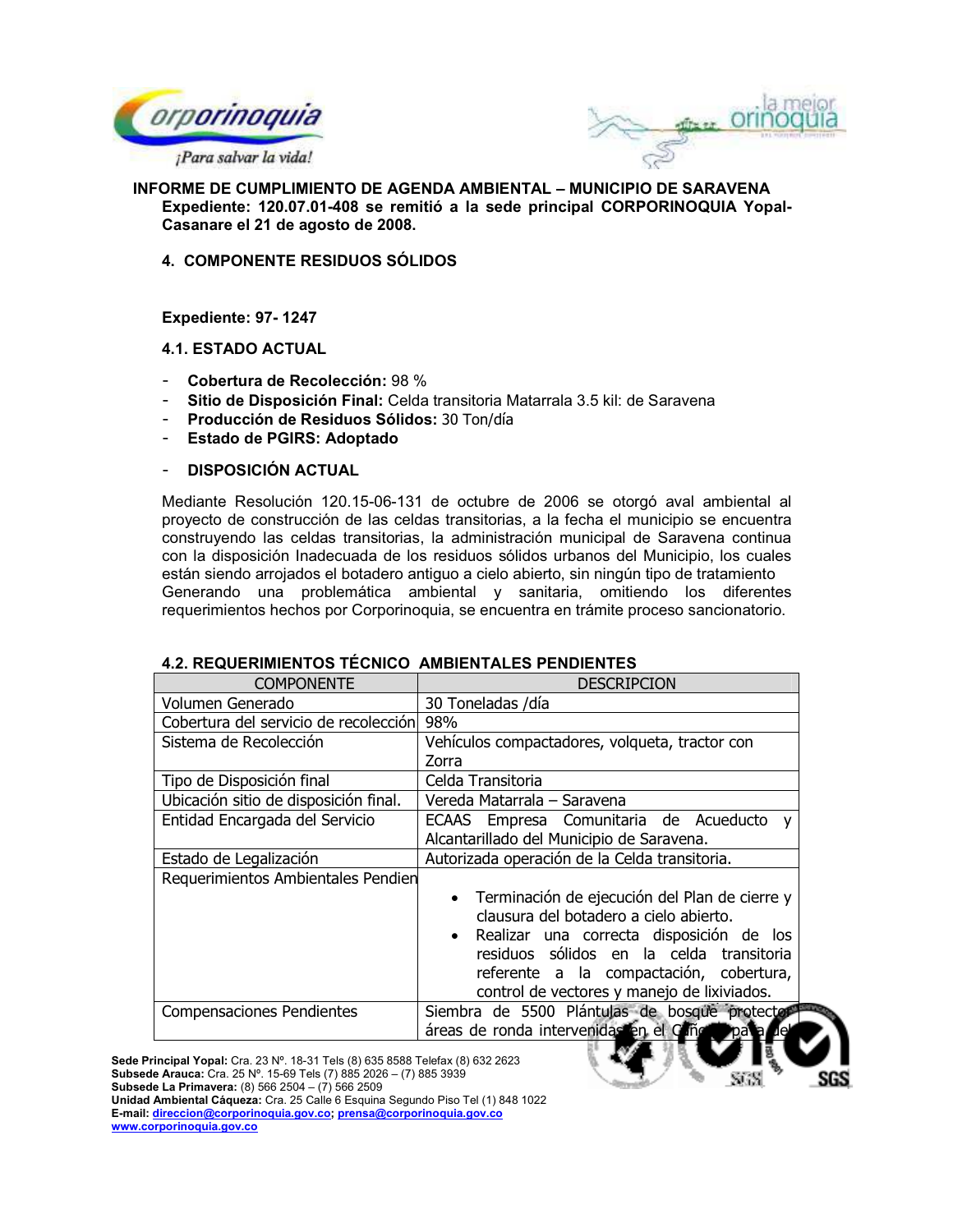



| <b>COMPONENTE</b>                       | <b>DESCRIPCION</b>                                                                                            |  |  |
|-----------------------------------------|---------------------------------------------------------------------------------------------------------------|--|--|
|                                         | municipio de Saravena.                                                                                        |  |  |
| Pagos Pendientes                        | Multa 69.200.000 Resolución 120.15.07-104 de 31                                                               |  |  |
|                                         | de Agosto de 2007.                                                                                            |  |  |
| Botadero a cielo abierto<br>(si existe) | • Presenta un avance de 98% dentro la<br>ejecución del plan de cierre y clausura<br>botadero a cielo abierto. |  |  |

# AUTO No.700.57.09-610 de 27 de noviembre de 2010

Por medio del cual se da a conocer un concepto técnico y se hacen unos requerimientos a la Empresa Comunitaria de Acueducto y Alcantarillado del Municipio de Saravena ECAAS E.S.P

| <b>REQUERIMIENTOS</b>                                                                                                                                                                                                                                                                                                                                                                                                                                                                   | <b>NIVEL</b><br><b>DE CUMPLIMIENTO</b> |
|-----------------------------------------------------------------------------------------------------------------------------------------------------------------------------------------------------------------------------------------------------------------------------------------------------------------------------------------------------------------------------------------------------------------------------------------------------------------------------------------|----------------------------------------|
| <b>ARTICULO SEGUNDO:</b> Requerir al Municipio de Saravena y a la<br>Empresa Comunitaria de Acueducto y Alcantarillado de Saravena<br>ECAAS dar cumplimiento ala implementación de los diferentes<br>programas establecidos en el PGIRS: Frente a la disposición final de<br>los residuos sólidos urbanos, optimización de la Celda transitoria.                                                                                                                                        | <b>CUMPLE</b><br><b>PARCIALMENTE</b>   |
| <b>ARTICULO TERCERO:</b> Requerir al Municipio de Saravena y a la<br>Empresa Comunitaria de Acueducto y Alcantarillado de Saravena<br>ECAAS, para que articulen los planes de Gestión y resultados con los<br>programas de educación y participación comunitaria - Mejoramiento<br>de la calidad del servicio - Fortalecimiento a la Gestión institucional<br>del servicio de Aseo, manejo a la disposición final de los residuos<br>sólidos urbanos y gestión financiera de proyectos. | <b>INCUMPLE</b>                        |

#### $3.3$ **DEUDAS**

El Municipio de Saravena pendientes a deuda sanciones por residuo solidos a cielo a vierto.

#### $3.4$ **COMPENSACIONES PENDIENTES.**

El Municipio de Saravena si tiene compensaciones pendientes por ejecutar para este componente.

# 3.5 ALCANTARILLADO PLUVIAL DEL MUNICIPIO DE SARAVENA

## **ALCANTARILLADO PLUVIAL**

El municipio de Saravena no cuenta con sistema de alcantarillado de aguas lli